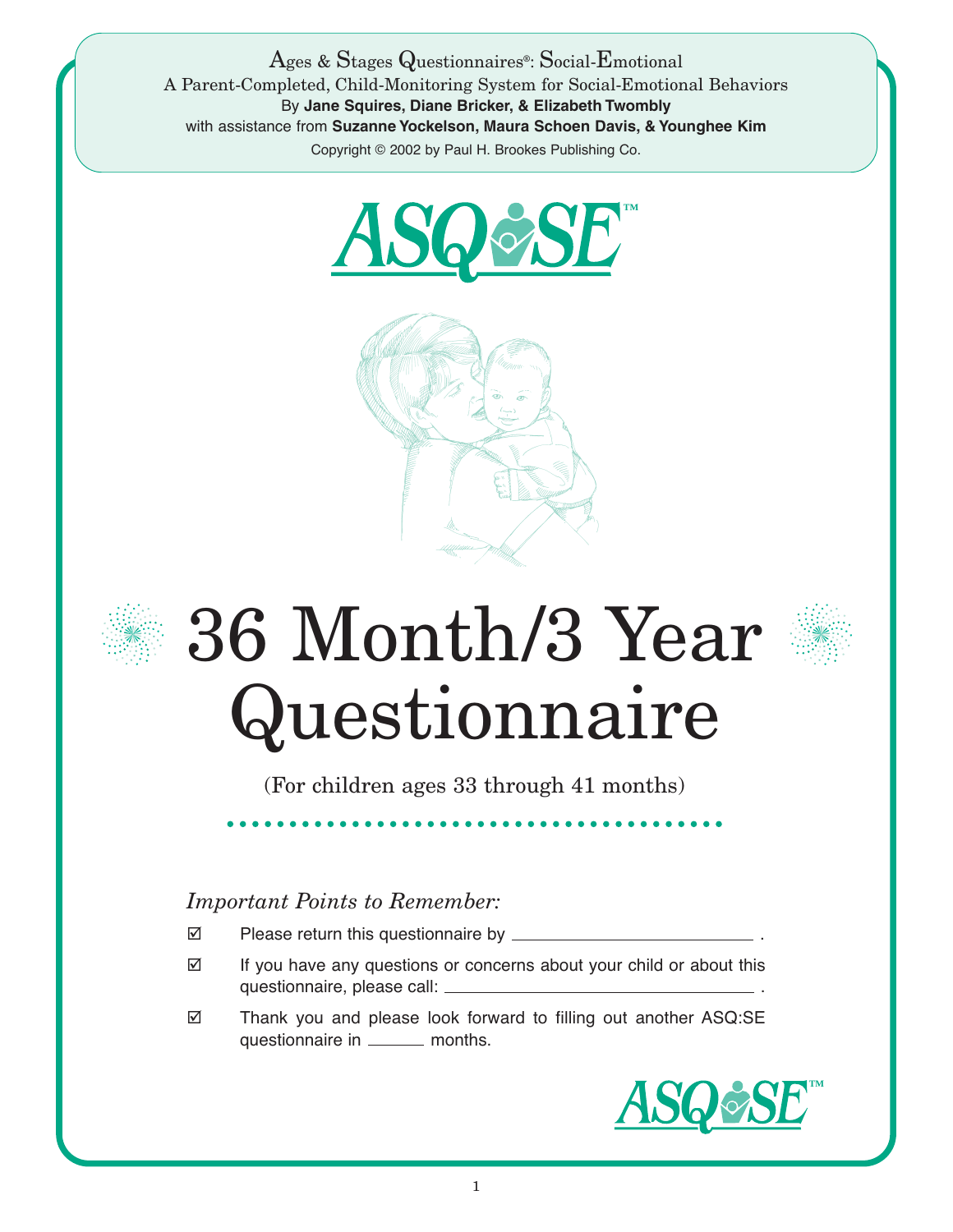| Ages & Stages Questionnaires <sup>®</sup> : Social-Emotional<br>A Parent-Completed, Child-Monitoring System for Social-Emotional Behaviors<br>By Jane Squires, Diane Bricker, & Elizabeth Twombly<br>with assistance from Suzanne Yockelson, Maura Schoen Davis, & Younghee Kim<br>Copyright © 2002 by Paul H. Brookes Publishing Co. |
|---------------------------------------------------------------------------------------------------------------------------------------------------------------------------------------------------------------------------------------------------------------------------------------------------------------------------------------|
| 36 Month/3 Year ASQ:SE<br>Questionnaire                                                                                                                                                                                                                                                                                               |
| (For children ages 33 through 41 months)                                                                                                                                                                                                                                                                                              |
|                                                                                                                                                                                                                                                                                                                                       |
|                                                                                                                                                                                                                                                                                                                                       |
| Please provide the following information.                                                                                                                                                                                                                                                                                             |
|                                                                                                                                                                                                                                                                                                                                       |
|                                                                                                                                                                                                                                                                                                                                       |
|                                                                                                                                                                                                                                                                                                                                       |
|                                                                                                                                                                                                                                                                                                                                       |
|                                                                                                                                                                                                                                                                                                                                       |
|                                                                                                                                                                                                                                                                                                                                       |
|                                                                                                                                                                                                                                                                                                                                       |
|                                                                                                                                                                                                                                                                                                                                       |
|                                                                                                                                                                                                                                                                                                                                       |
|                                                                                                                                                                                                                                                                                                                                       |
|                                                                                                                                                                                                                                                                                                                                       |
| <b>ASO&amp;SE</b>                                                                                                                                                                                                                                                                                                                     |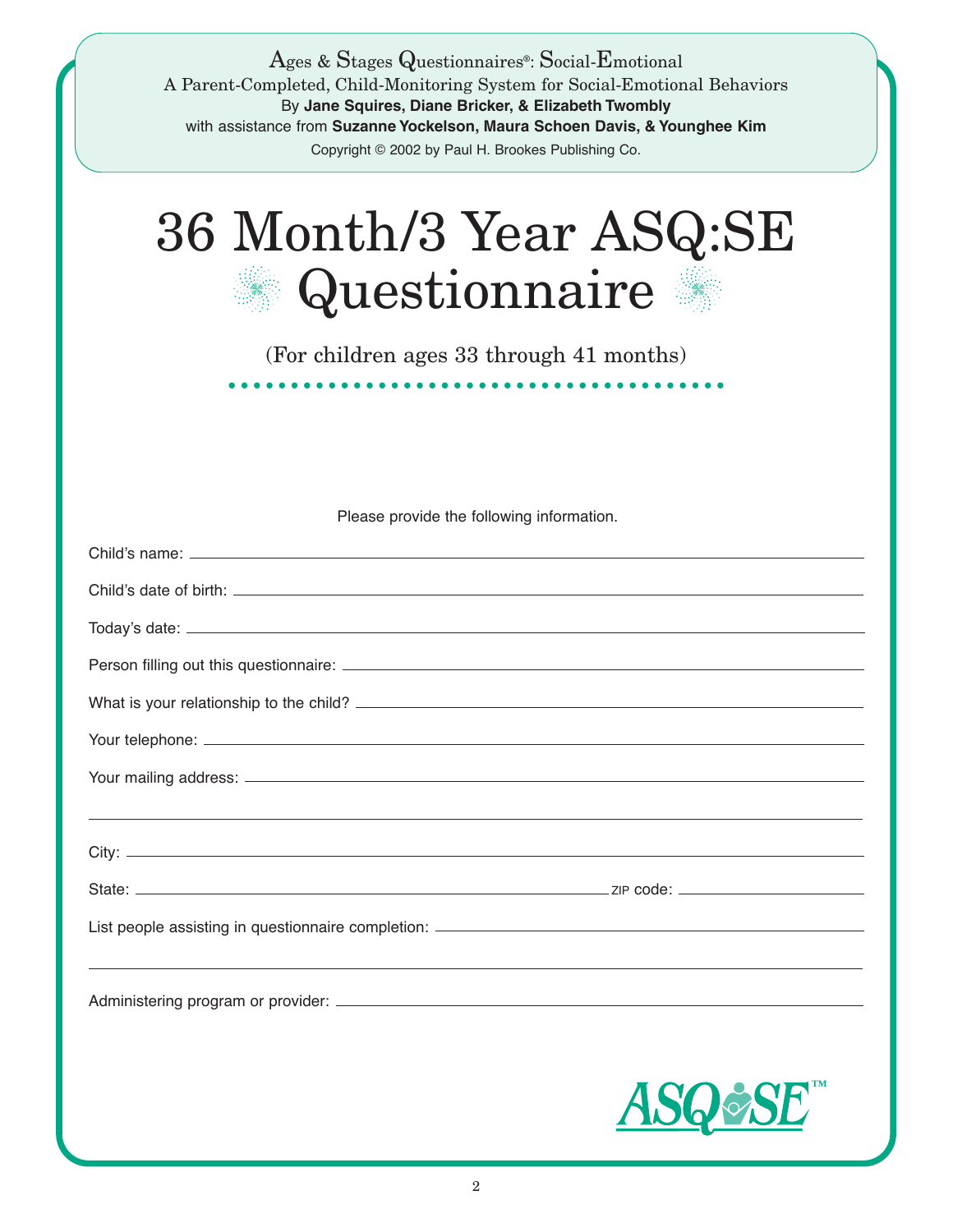| 1.<br>2. | Please read each question carefully and<br>Check the box $\square$ that best describes your child's behavior and<br>Check the circle $\bigcirc$ if this behavior is a concern | <b>MOST</b><br>OF THE<br><b>TIME</b> | <b>SOMETIMES</b>     | <b>RARELY</b><br>OR<br><b>NEVER</b> | CHECK IF<br>THIS IS A<br>CONCERN |
|----------|-------------------------------------------------------------------------------------------------------------------------------------------------------------------------------|--------------------------------------|----------------------|-------------------------------------|----------------------------------|
|          | 1. Does your child look at you when you talk to<br>her?                                                                                                                       | $\Box$ z                             | <b>⊥</b> ∨           | $\square$ x                         |                                  |
| 2.       | Does your child like to be hugged or cuddled?                                                                                                                                 | $\Box$ z                             | $\Box$ v             | $\square$ x                         |                                  |
| 3.       | Does your child talk and/or play with adults<br>he knows well?                                                                                                                | $\Box$ z                             | _l ∨                 | $\Box$ x                            |                                  |
| 4.       | Does your child cling to you more than you<br>expect?                                                                                                                         | $\Box$ x                             | $\mathsf{l} \vee$    | $\square$ z                         |                                  |
| 5.       | When upset, can your child calm down within<br>15 minutes?                                                                                                                    | $\Box$ z                             | _l v                 | $\Box$ x                            |                                  |
| 6.       | Does your child seem too friendly with strangers?                                                                                                                             | $\Box$ x                             | _l ∨                 | $\square$ z                         |                                  |
| 7.       | Can your child settle herself down after periods<br>of exciting activity?                                                                                                     | Qz                                   | _l ∨                 | $\square$ x                         |                                  |
| 8.       | Can your child move from one activity to the<br>next with little difficulty, such as from playtime<br>to mealtime?                                                            | $\Box$ z                             | ❏ⅴ                   | $\square$ x                         |                                  |
| 9.       | Does your child seem happy?                                                                                                                                                   | $\Box$ z                             | ◘∨                   | $\Box$ x                            |                                  |
|          |                                                                                                                                                                               |                                      |                      |                                     |                                  |
|          |                                                                                                                                                                               |                                      | TOTAL POINTS ON PAGE |                                     |                                  |

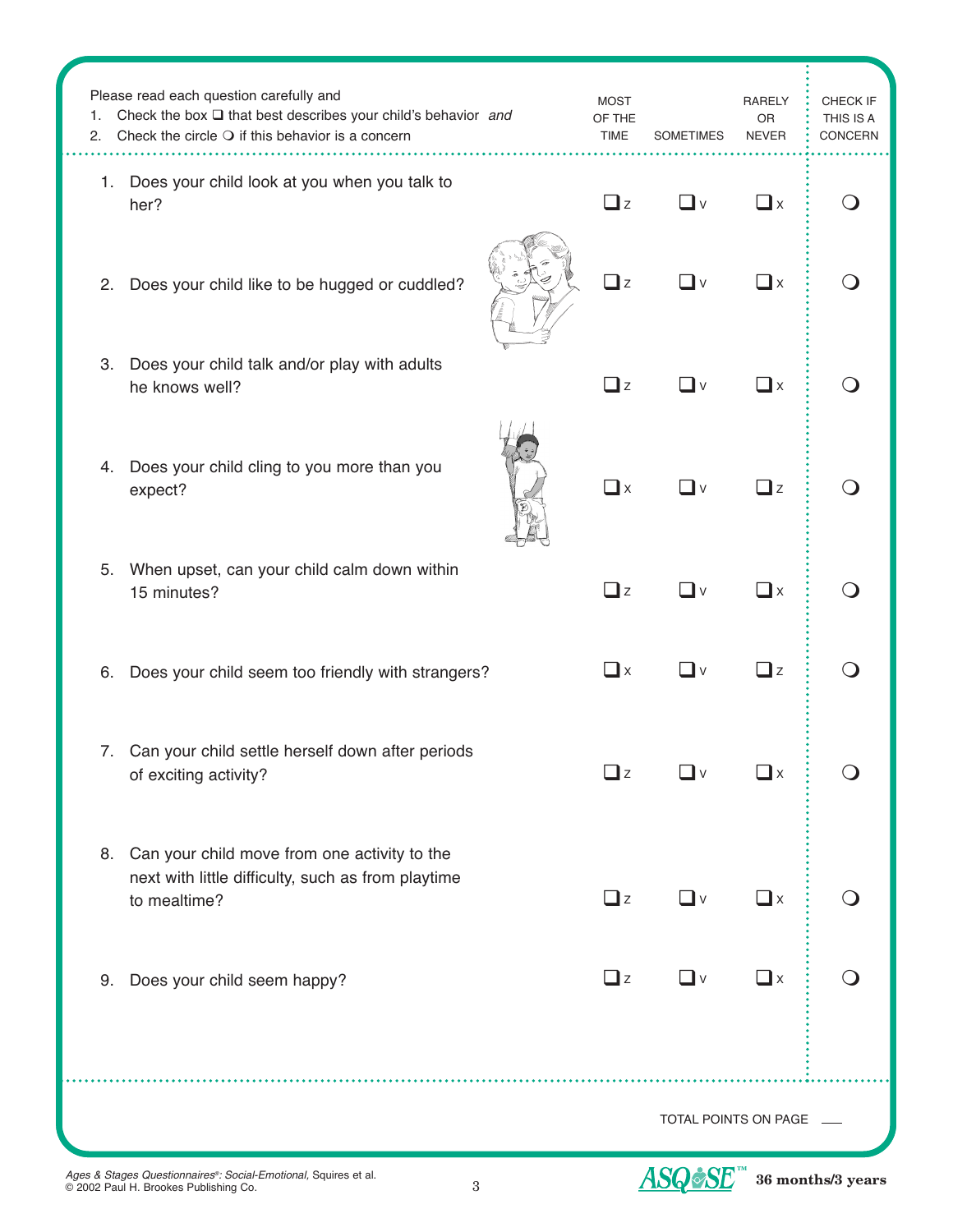|     |                                                                                                                      | <b>MOST</b><br>OF THE<br><b>TIME</b> | <b>SOMETIMES</b>     | <b>RARELY</b><br>OR<br><b>NEVER</b> | CHECK IF<br>THIS IS A<br>CONCERN |
|-----|----------------------------------------------------------------------------------------------------------------------|--------------------------------------|----------------------|-------------------------------------|----------------------------------|
|     | 10. Is your child interested in things around him,<br>such as people, toys, and foods?                               | $\Box$ z                             | ◘∨                   | $\square$ x                         |                                  |
| 11. | Does your child do what you ask her to do?                                                                           | $\Box$ z                             | $\square$ v          | $\square$ x                         |                                  |
| 12. | Does your child seem more active than other<br>children her age?                                                     | $\Box$ x                             | $\square$ v          | $\Box$ z                            |                                  |
|     | 13. Can your child stay with activities she enjoys<br>for at least 5 minutes (not including watching<br>television)? | $\Box$ z                             | $\square$ v          | $\Box$ x                            |                                  |
|     | 14. Do you and your child enjoy mealtimes together?                                                                  | $\Box$ z                             | $\square$ v          | $\Box$ x                            |                                  |
| 15. | Does your child have eating problems, such as<br>stuffing foods, vomiting, eating nonfood items,                     |                                      |                      |                                     |                                  |
|     | ?<br>$\mathsf{or} \hspace{0.5cm} \overline{\hspace{0.5cm} \hspace{0.5cm} }$<br>(You may write in another problem.)   | $\square$ x                          | <b>∟</b> ∨           | $\Box$ z                            |                                  |
| 16. | Does your child sleep at least 8 hours in a<br>24-hour period?                                                       | $\Box$ z                             | $\Box$ v             | $\Box$ x                            |                                  |
| 17. | Does your child use words to tell you what<br>he wants or needs?                                                     | $\Box$ z                             | $\Box$ v             | $\Box$ x                            |                                  |
|     |                                                                                                                      |                                      | TOTAL POINTS ON PAGE |                                     |                                  |

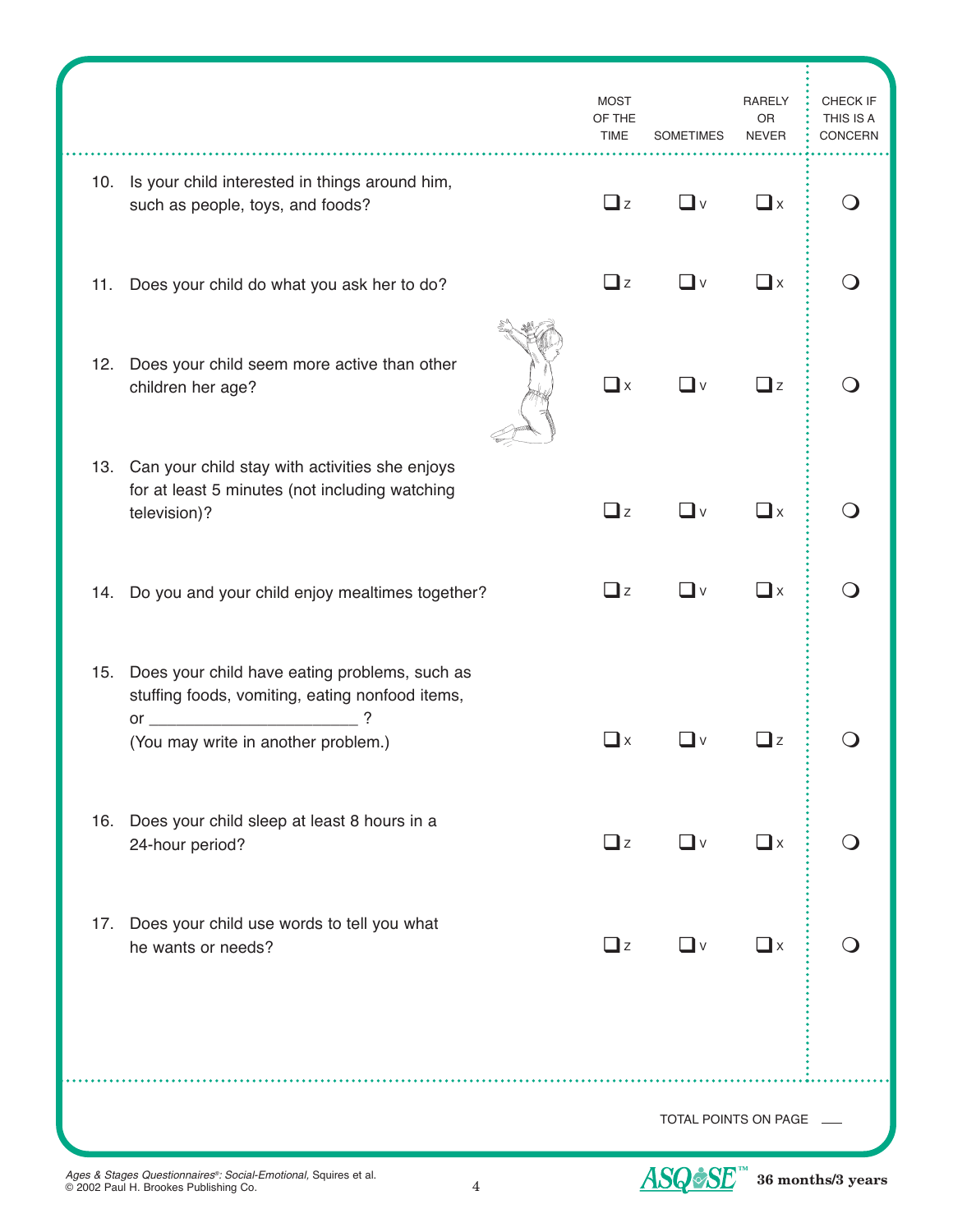|     |                                                                                                                                                 | <b>MOST</b><br>OF THE<br><b>TIME</b> | <b>SOMETIMES</b>     | <b>RARELY</b><br>0R<br><b>NEVER</b> | CHECK IF<br>THIS IS A<br><b>CONCERN</b> |
|-----|-------------------------------------------------------------------------------------------------------------------------------------------------|--------------------------------------|----------------------|-------------------------------------|-----------------------------------------|
| 18. | Does your child follow routine directions?<br>For example, does she come to the table or<br>help clean up her toys when asked?                  | $\Box$ z                             | ∟lv                  | $\Box$ x                            |                                         |
| 19. | Does your child cry, scream, or have tantrums<br>for long periods of time?                                                                      | $\square$ x                          | ∐ v                  | $\exists$ z                         |                                         |
| 20. | Does your child check to make sure you are<br>near when exploring new places, such as a<br>park or a friend's home?                             | $\Box$ z                             | ∟lv                  | $\mathbf{\perp}$ x                  |                                         |
| 21. | Does your child do things over and over<br>and can't seem to stop? Examples are<br>rocking, hand flapping, spinning,                            |                                      |                      |                                     |                                         |
|     | $or \fbox{---}$<br>(You may write in something else.)                                                                                           | $\square$ x                          | $\Box$ V             | $\exists$ z                         |                                         |
| 22. | Does your child hurt himself on purpose?                                                                                                        | $\square$ x                          | ∐ v                  | $\exists$ z                         |                                         |
| 23. | Does your child stay away from dangerous<br>things, such as fire and moving cars?                                                               | $\Box$ z                             | $\square$ v          | $\square$ x                         |                                         |
| 24. | Does your child destroy or damage things on<br>purpose?                                                                                         | $\square$ x                          | $\Box$ v             | $\Box$ z                            |                                         |
| 25. | Does your child use words to describe her<br>feelings and the feelings of others, such as,<br>"I'm happy," "I don't like that," or "She's sad"? | $\exists$ z                          | ◘∨                   | $\mathbf{r}$                        |                                         |
|     |                                                                                                                                                 |                                      | TOTAL POINTS ON PAGE |                                     |                                         |

5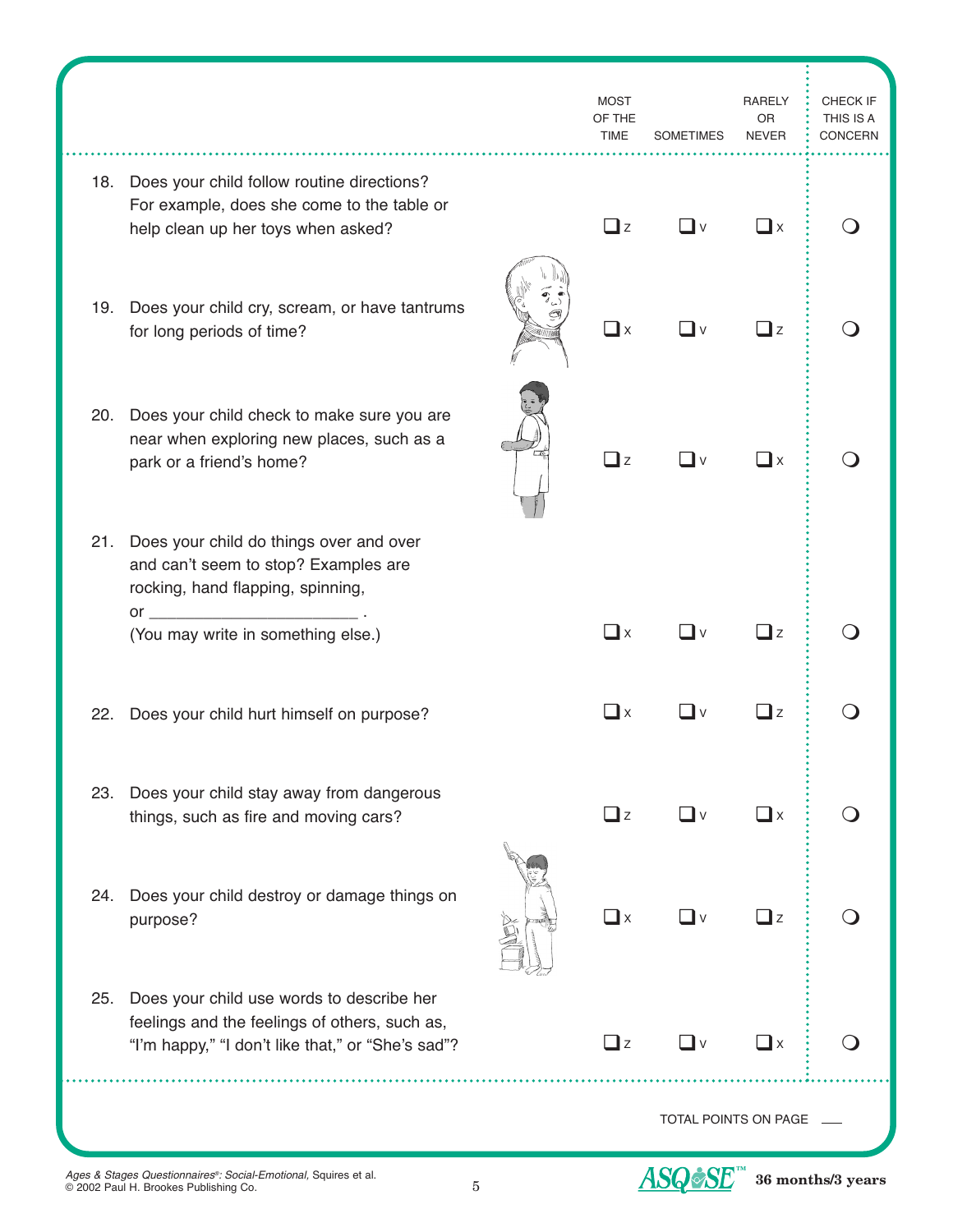|     |                                                                                                                                         | <b>MOST</b><br>OF THE<br><b>TIME</b> | <b>SOMETIMES</b>     | <b>RARELY</b><br>OR<br><b>NEVER</b> | CHECK IF<br>THIS IS A<br>CONCERN |
|-----|-----------------------------------------------------------------------------------------------------------------------------------------|--------------------------------------|----------------------|-------------------------------------|----------------------------------|
|     | 26. Can your child name a friend?                                                                                                       | $\Box$ z                             | $\Box$ v             | $\square$ x                         |                                  |
| 27. | Do other children like to play with your child?                                                                                         | $\Box$ z                             | _l v                 | $\Box$ x                            |                                  |
| 28. | Does your child like to play with other children?                                                                                       | $\Box$ z                             | _l ∨                 | $\mathbf{a}$                        |                                  |
| 29. | Does your child try to hurt other children,<br>adults, or animals (for example, by kicking<br>or biting)?                               | $\Box$ x                             | _l v                 | $\Box$ z                            |                                  |
| 30. | Does your child show an interest in or<br>knowledge of sexual language and activity?                                                    | $\Box$ x                             | l v                  | $\exists$ z                         |                                  |
|     | 31. Has anyone expressed concerns about your<br>child's behaviors? If you checked "sometimes"<br>or "most of the time," please explain: | $\Box$ x                             | l v                  | $\mathbf{I}$ z                      |                                  |
| 32. | Do you have any concerns about your child's eating, sleeping, or toileting habits? If so, please<br>explain:                            |                                      |                      |                                     |                                  |
|     |                                                                                                                                         |                                      | TOTAL POINTS ON PAGE |                                     |                                  |